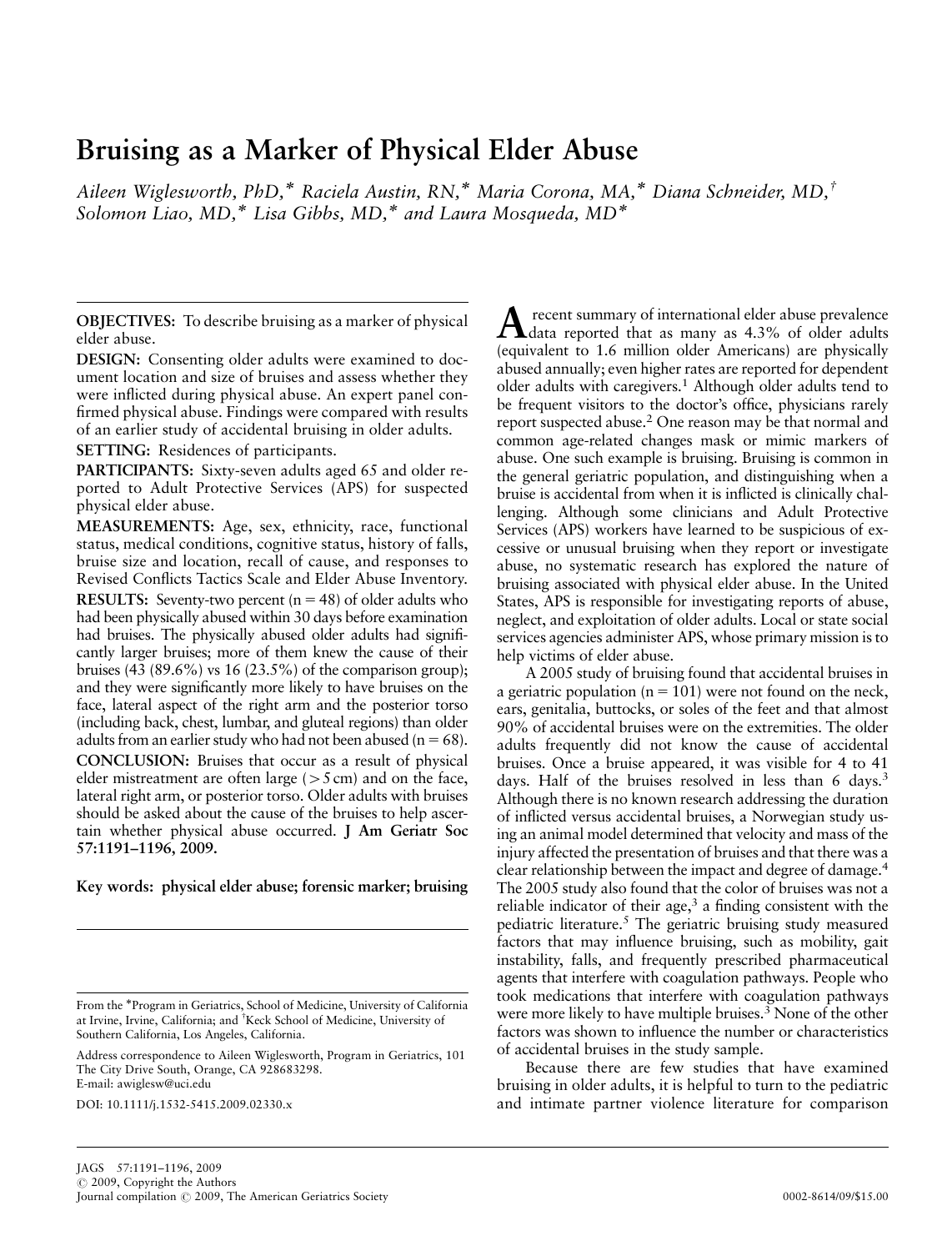purposes. In general, for both groups, those who were abused were more likely to have injuries on the face.  $6,7$ Abused children were also likely to have bruises on their neck, chest, abdomen, back, and buttocks.<sup>8</sup>

The research questions addressed by this study are as follows.

- (1) In cases of confirmed physical elder abuse reported to Adult Protective Services, what percentage of the victims has bruises?
- (2) In cases of confirmed physical elder abuse, what are the location and size of bruises and victim-stated cause of bruises?
- (3) Are there differences between bruises in older adults who have and have not been physically abused?<sup>3</sup>

### METHODS

# Study Population

When a participating APS worker received a report alleging physical abuse of an older adult, they asked the client for permission to have a research nurse (RA) contact them. The research nurse approached those who agreed, explained the project, and solicited participation. Inclusion criteria were aged 65 and older, an allegation of physical elder abuse occurring within the previous 6 weeks, and alleged perpetrator being someone in a position of trust to the older adult (i.e., not a stranger). APS clients who met the criteria and agreed to participate were asked for formal consent. If they were assessed as lacking decision-making capacity (with a widely used assessment tool modeled after the MacArthur Competence Assessment Tool for Clinical Research<sup>9</sup>), a qualified surrogate was identified to provide consent for them. Study sites included the participant's home ( $n = 60$ ); a neutral site where the participant felt safe, such as a relative's house  $(n = 5)$ ; or an inpatient setting  $(n = 2)$ . English- and Spanish-speaking older adults participated.

#### Data Collection

A prior study of accidental bruising in older adults<sup>3</sup> served as a model for the methods for this study. Data from that study provided a baseline for comparison with the data collected in the current study. The institutional review board of the University of California at Irvine approved the study protocol.

The research nurse conducted all of the assessments within 30 days of the alleged incident. Participants removed their clothing, and she examined all of their skin to document any bruising. Location, width, and length were recorded, along with the participant's or surrogate's recollection of the cause of the bruise and the time elapsed since the alleged abuse incident. Participants answered questions about their medical conditions, use of prescription and over-the-counter (OTC) medications, and use of assistive devices. Functional status was measured using the Katz activity of daily living  $(ADL)^{10}$  and Lawton instrumental activity of daily living (IADL)<sup>11</sup> scales. Mobility was measured using the Tinetti Gait and Balance scales.12,13 Participants or surrogates were asked to report falls over the previous week, month, 6 months, and year. To collect evidence of physical abuse, participants or surrogates responded to the 12-item Revised Conflict Tactics Scales (CTS2) Physical Assault Scale,<sup>14</sup> which is widely used in

studies of domestic violence to measure conflict by direct questioning. Responses indicate whether specific tactics (e.g., slapping, choking) were used against the respondent, as well as the frequency of the events over the prior year. The research nurse used the Elder Abuse Inventory (EAI)<sup>15</sup> to rate 12 possible abuse indicators. Each participant was also asked to describe the abusive incident.

Longitudinal, Experts, All Data (LEAD) methodology was used to assess whether the study participants had experienced physical elder abuse.<sup>16</sup> This involves convening a panel of experts who consider all available evidence in determining whether a research participant was abused. The panel of elder abuse experts included four board-certified geriatricians with a combined experience of 37 years working in the field of elder mistreatment. The panel used the following conceptual definition: physical elder abuse is the nonaccidental use of physical force by someone in a trust relationship that may result in bodily injury, physical pain, or impairment of an older adult ( $\geq 65$ ). In addition, an operational definition clarified specific questions. For example, the panel did not require evidence of harm; evidence of risk of harm was sufficient. (The complete operational definition is available at http://www.centeronelderabuse.org/.)

The LEAD panel met monthly to review oral and written information for each participant assessed since the previous meeting. The APS worker related the findings of the physical abuse investigation (confirmed, inconclusive, unfounded), and panel members were allowed to ask questions of the research nurse and APS workers. (Sample questions are available on the research group's Web site: http://www.centeronelderabuse.org/.) The panel members were not allowed to hear any information related to the presence or absence or characteristics of bruises. Written information included demographics, medical histories, and responses to CTS2 and EAI items. Questioning focused on other injuries (i.e., not bruises), the participant's statements, witnesses, police involvement, and prior APS reports. A unanimous decision of members of the LEAD panel was required to declare that physical abuse had occurred.

#### Analysis

Data were analyzed using SPSS version 16.0 (SPSS, Inc., Chicago, IL). Frequencies of continuous assessment variables (e.g., falls, Tinetti scores) were examined, and nonnormal distributions were tested nonparametrically. Because many participants had multiple bruises, bruising data per se did not meet criteria as independent samples. To address this, participants were categorized according to characteristics of bruises (e.g., having a bruise on the head or not; knowing the cause of bruises or not) and Pearson chi-square tests of comparison of the abused and nonabused older adults were performed to assess significant differences in the nature of bruising between groups. Other tests of comparison used were t-tests for two independent samples and Mann-Whitney nonparametric U tests.

# RESULTS

#### Sampling

Between July 2006 and May 2008, participating APS social workers approached 407 individuals alleged to have been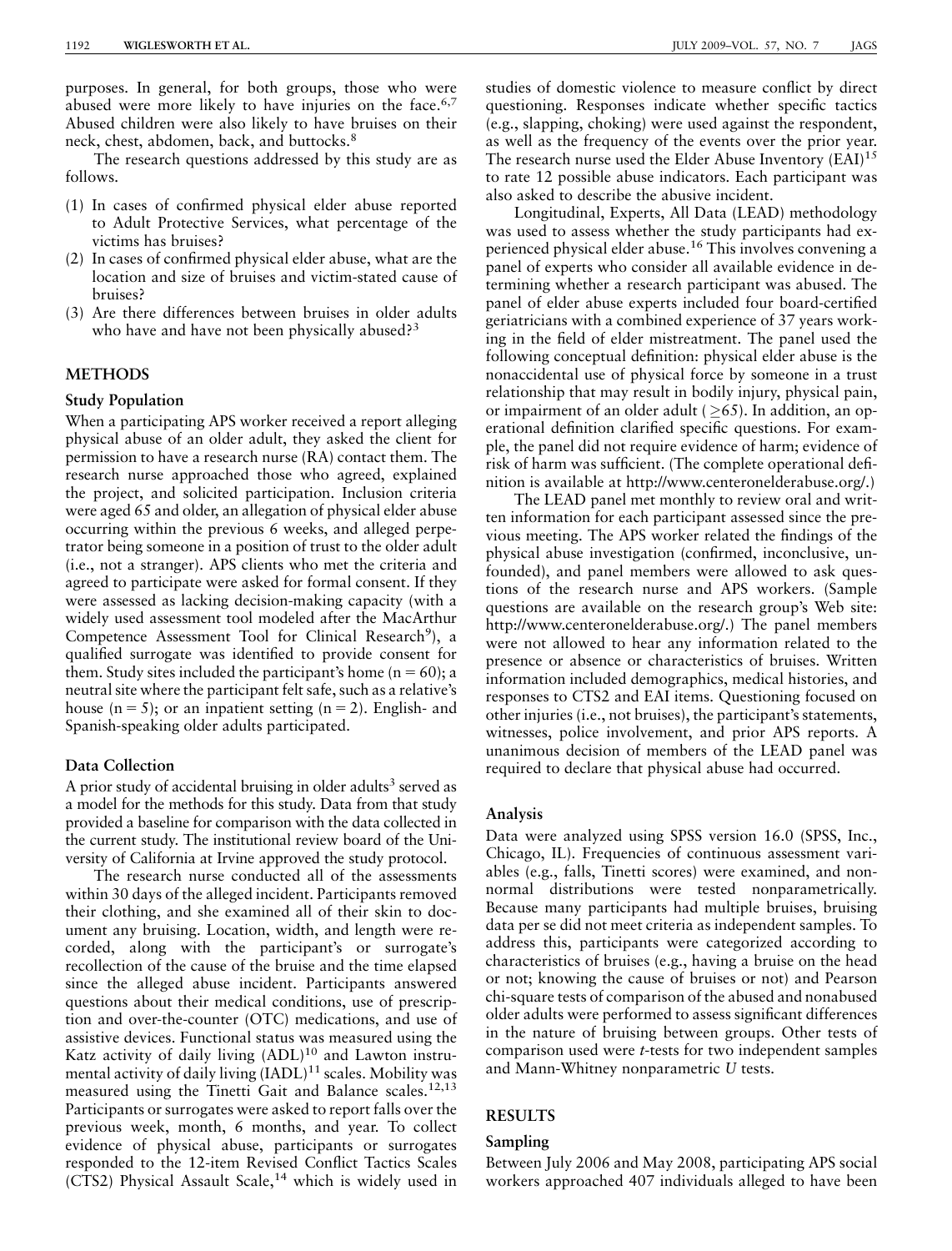physically abused to assess their interest in being in the study. Of these, 234 were categorized as "failed attempts" (e.g., unable to locate the client, client refused APS contact, client was moved to a skilled nursing facility that was not participating in the study, client appeared psychotic or was too anxious or agitated to assess interest in the research, client lacked decision-making capacity, and no surrogate was available). Another 93 were initially interested in participating but ultimately refused to participate. Demographic data were available on 78 of these people. The remaining 80 APS clients were enrolled in the study. Of these, 11 were excluded from the analyses, because they refused to allow a full body inspection  $(n = 1)$ , the alleged perpetrator was found not to be a person in a position of trust  $(n = 2)$ , suspected date for abuse incident was more than 6 weeks before assessment  $(n=2)$ , there was no allegation of physical abuse  $(n = 1)$ , there was a LEAD finding of no abuse ( $n = 6$ ), and the LEAD panel was unable to reach consensus ( $n = 1$ ). There were no significant differences in age or sex between the 67 participants in the study and the 78 older adults who refused to participate. Of the 67, three lacked decision-making capacity and a surrogate gave consent for participation in the study. The research nurse, who had geropsychiatric experience, observed that none of the participants who required a surrogate or whose performance on the Mini-Mental State Examination (MMSE) indicated cognitive impairment  $\langle$  24) evinced signs of delusions or hallucinations during the home visit.

Of the 67 abused participants, 57 (85.1%) endorsed items on the CTS2 physical assault scale. The EAI indicated evidence of physical abuse other than bruising (e.g., lacerations, fractures, repeated hospital admissions) for 42 (62.7%) of the abused sample. There was consistency between LEAD decisions and APS findings for the abused sample. APS found that physical abuse was confirmed for 56 participants (83.6%), inconclusive for 10 (14.9%), and unfounded for one (1.5%).

Of the 67 abuse victims, 48 had bruises. Four subjects with bruises from the initial study were dropped because of missing data for four or more variables used in the comparative analyses.

## Findings for Physically Abused Older Adults

The mean age  $\pm$  standard deviation of the 67 abused older adults was 76.7  $\pm$  8.2, 48 (71.6%) were female, 62 (94.2%) were Caucasian, and 11 (16.4%) were Hispanic. Assessment data for the physically abused older adults were as follows; 15 (22.4%) scored 24 or below on the MMSE (the research nurse was unable to assess two participants), 53 (79.1%) did not need assistance with ADLs, and 34 (50.7%) were competent in IADLs. Twenty-nine (43.3%) required a cane or walker to move around the home, and one was bedbound. Seventeen (25.4%) were taking medications that influence coagulation pathways. Abuse perpetrators were predominantly family members ( $n = 58$ , 86.6%).

Bruises were found on 72% (48/67) of participants. All participants were seen within 30 days of an incident of physical abuse (10.3  $\pm$  6.5 days). Twenty-two participants had one to two bruises, and 26 had three to nine bruises. Table 1 is organized according to participant-stated cause of bruise. Although there appear to be trends in the data,

Table 1. Bruises and Their Characteristics for the Physically Abused Participants  $(N = 48)$  According to Reported Mechanism of Injury

| <b>Bruises and Characteristics</b>                                                                                    | Inflicted                     | Accidental Unknown            |                               |
|-----------------------------------------------------------------------------------------------------------------------|-------------------------------|-------------------------------|-------------------------------|
| Participants reporting bruises,<br>n (%)*                                                                             | 32 (66.5)                     | 15(31.3)                      | 18 (37.5)                     |
| Bruises, n (%)                                                                                                        | 89 (57.4)                     | 26 (16.8)                     | 40 (25.8)                     |
| <b>Characteristics of bruises</b>                                                                                     |                               |                               |                               |
| Bruises according to body location (% of all bruises for that mechanism of<br>injury), $n$ $\left(\frac{9}{6}\right)$ |                               |                               |                               |
| Head, neck, and torso                                                                                                 | 38 (42.7)                     | 1(3.8)                        | 6(15)                         |
| Extremities                                                                                                           | 51 (57.3)                     | 25 (96.2)                     | 34 (85)                       |
| Longest dimension of bruises,<br>cm, mean $\pm$ SD (range)                                                            | $5.4 + 3.1$<br>$(0.8 - 21.4)$ | $3.4 + 2.3$<br>$(1.0 - 10.4)$ | $3.2 + 2.1$<br>$(0.8 - 10.2)$ |
| Time elapsed since reported<br>abuse, days, mean $\pm$ SD (range)                                                     | $7.5 + 4.3$<br>$(1 - 19)$     | $14.0 + 6.6$<br>$(1 - 30)$    | $8.2 + 6.6$<br>$(2 - 30)$     |

 Participants with multiple bruises may report more than one mechanism of injury.

 $SD =$  standard deviation.

direct statistical comparison of bruising data in Table 1 would not meet requirements for independence of samples. because individual participants frequently had multiple bruises, and cell sizes were too small for comparison of grouped individuals.

Participants were asked to state the cause of any bruises. Bruises were categorized as inflicted, accidental, or unknown based on the participant's response. One surrogate (the alleged abuser) categorized four bruises as ''accidental,'' although the participant stated that the bruises were incurred during the alleged abuse incident.

People who used an assistive device for mobility were more likely to have a bruise (Pearson chi-square,  $P = .02$ ). No other characteristics of the abused older adults (as listed in Table 2) predicted bruising or characteristics of bruising.

#### Comparison of Bruising in the Two Samples

Table 2 reports characteristics of the 48 physically abused older adults with bruises and the comparison group of 68 older adults with bruises acquired accidentally. There are significant differences in age, use of OTC medications, home mobility (being bedbound and needing assistive devices), balance, and number of falls between the groups. Disabilities differed between the groups; for example, more people in the comparison group were bedbound, and those who were not had worse balance scores, whereas more people who were abused and ambulatory required assistive devices for mobility. Also, although MMSE scores did not differ between groups, 11 people in the comparison group were unable to perform the MMSE tasks, compared with two abused older adults. When cognitively impaired participants are defined as those who required use of a surrogate as well as those with MMSE scores less than 24, 23% of the abuse group and 26% of the comparison group were impaired. The groups did not differ in this respect (chisquare  $P = 0.35$ . The earlier study required that the participants be available daily for an extended length of time so that newly formed bruises could be detected and followed until they healed. For this reason, participants who were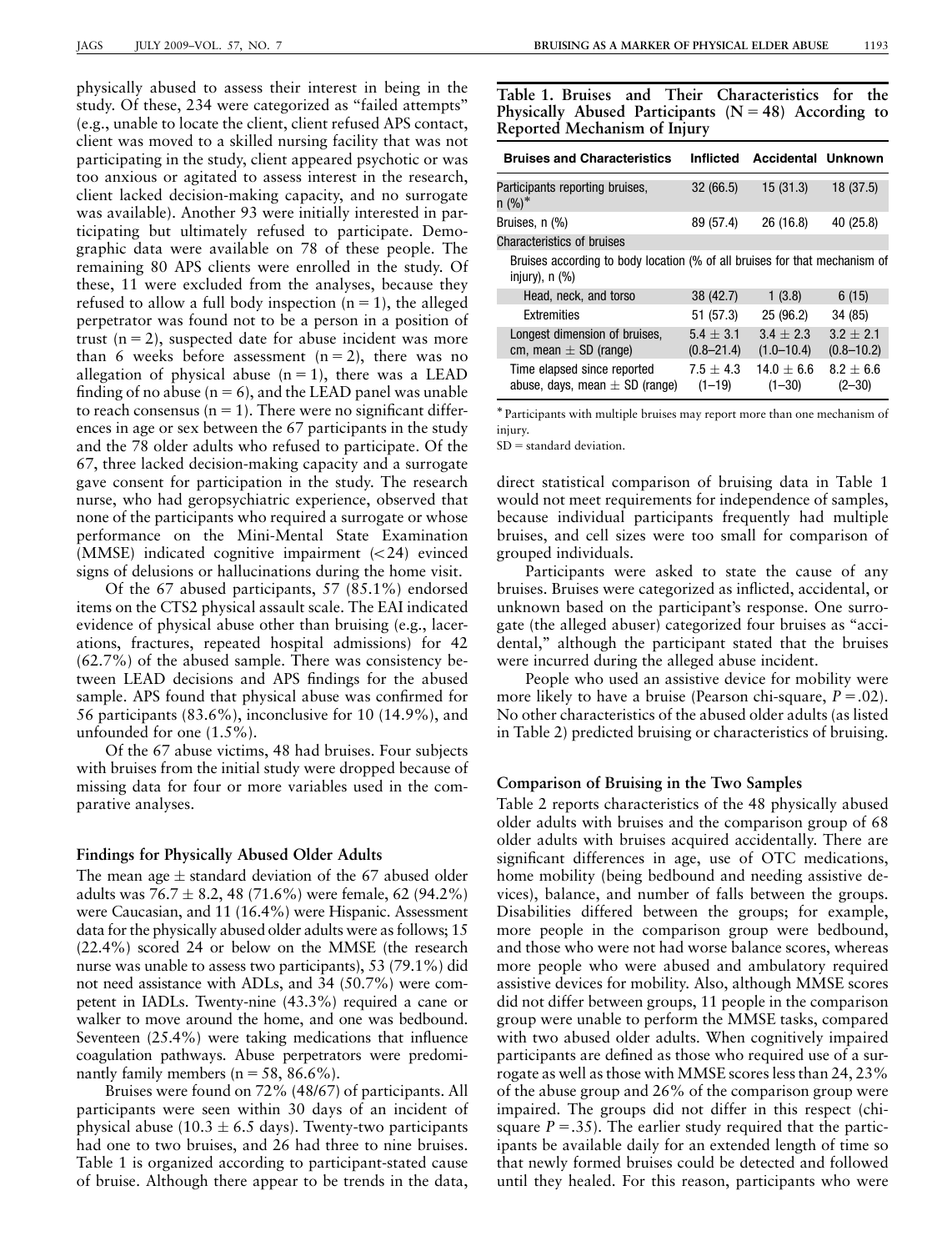Table 2. Comparison of Characteristics of Groups with Bruising

| <b>Characteristic</b>                                                               | Physical<br>Abuse<br>(n = 48) | <b>No Physical</b><br>Abuse*<br>$(n = 68)$ | Р-<br>Value         |
|-------------------------------------------------------------------------------------|-------------------------------|--------------------------------------------|---------------------|
| Age, mean $\pm$ SD                                                                  | $77.5 + 8.1$                  | $88.5 + 5.7$                               | $< .001^{\dagger}$  |
| Female, n (%)                                                                       | 33 (68.8)                     | 49(72.1)                                   | $.43^{\ddagger}$    |
| Caucasian, n (%)                                                                    | 44 (91.7)                     | 68 (100)                                   | $.05^{\ddagger}$    |
| Number of prescription medications,<br>$mean + SD$                                  | $5.6 \pm 4.5$                 | $6.6 \pm 4.0^8$                            | $.20^{\dagger}$     |
| Number of over-the-counter medications,<br>mean $\pm$ SD                            | $0.85 \pm 2.0$                | $3.2 + 2.7^5$                              | < 0.01              |
| Medications that interfere with<br>coagulation, $n$ $(\%)$                          | 14 (29.2)                     | 28 $(41.2)^*$                              | $.12^{\dagger}$     |
| Needs assistance with activities of daily<br>living, $n$ $\left(\frac{9}{6}\right)$ | 24(50.0)                      | 29 (42.6)                                  | $.28^{\dagger}$     |
| Unable to maintain self on instrumental<br>activities of daily living, n (%)        | 14 (29.2)                     | 25 (36.8)                                  | $.21^+$             |
| Mini-Mental State Examination score,<br>mean $\pm$ SD                               | $26.2 + 3.9$ **               | $27.4 \pm 3.8^{\dagger\dagger}$            | .11                 |
| Bedbound, n (%)                                                                     | 1(2.1)                        | 14 (20.6)                                  | $.002^{\ddagger}$   |
| Need assistive devices (not bedbound),<br>n (%)                                     | 24(51.1)                      | 11(20.4)                                   | $.001^{\ddagger}$   |
| Tinetti gait score, mean $\pm$ SD                                                   | $8.7 \pm 2.8$ <sup>‡‡</sup>   | $9.2 \pm 2.2$ <sup>§§</sup>                | .36 <sup>†</sup>    |
| Tinetti balance score, mean $\pm$ SD                                                | $10.3 \pm 4.0^{11}$           | $11.9 \pm 3.2$ <sup>§§</sup>               | $.03^{\dagger}$     |
| Fell in previous month, n (%)                                                       | 20 (41.7)                     | $4(6.0)^{\ddagger}$                        | $<$ $.001^\ddagger$ |
| Fell in previous year, n (%)                                                        | 27(56.2)                      | 8 $(11.9)^{\ddagger}$                      | $< .001^\ddagger$   |

 Participants in an earlier study of accidental bruising in the geriatric population.<sup>3</sup> Only participants with bruises included here.

 $\dagger$  Independent samples  $t$ -test.

<sup>‡</sup> Pearson chi-square test.

§Missing data for one participant.

 $\mathbb{M}$  Mann Whitney U-test.

#Missing data for two participants.

Missing data for two participants unable to perform the task.

 $<sup>††</sup>$  Missing data for 14 participants, 11 unable to perform the task.</sup>

<sup>##</sup> Missing data for one participant, not ambulatory.

§§Missing data for 15 participants, 14 not ambulatory, all unable to perform the task.

 $SD =$  standard deviation.

residents of skilled nursing ( $n = 16, 23.5\%$ ) or independent living  $(n = 52, 76.5\%)$  facilities were recruited for the earlier study, whereas the recruitment sample for the current study was community-dwelling APS clients.

Table 3 shows significant differences between groups in the size of their largest bruise. The abused older adults with bruises all had at least one bruise larger than 1 cm wide at its widest point, and 56% had at least one bruise of 5 cm or larger. Only five (7%) subjects who were not abused had any bruises that large.

Because none of the surrogates for the comparison group knew the cause of any bruises, these data from all surrogates were excluded from the comparative analysis. In the abused group, 41 of 45 (91%) knew the cause of at least one bruise, whereas only 14 of 49 (28.6%) in the comparison group knew the cause of any bruise (Pearson chi-square  $P<.001$ ). Eight participants in the abused group who had bruises and were not represented by surrogates had an MMSE score less than 24 (range 16–23). They all stated that they knew the causes of their bruises, with six reporting inflicted bruises and two reporting accidental falls. Credible

| $n (\%)$                            |                         |
|-------------------------------------|-------------------------|
| <b>Physical Abuse</b><br>$(n = 48)$ | No Abuse*<br>$(n = 68)$ |
| 0(0.0)                              | 24 (35.3)               |
| 21(43.7)                            | 39 (57.3)               |
| 27(56.2)                            | 5(7.3)                  |
|                                     |                         |

Table 3. Participants According to the Size of Their Largest Bruise

Pearson chi-square,  $P < .001$ .<br> \* Participants in an earlier study of accidental bruising in the geriatric population.<sup>3</sup> Only participants with bruises were included.

statements by mildly to moderately cognitively impaired older adults that they recalled the abusive event were consistent with the clinical experience of the LEAD geriatricians, although other evidence contributed to their finding of physical abuse of these older adults. Further research is needed on preservation of memory for emotional events despite mild to moderate cognitive impairment.<sup>17</sup>

Forty percent of abused older adults (19/48) had bruises on the head, neck, or torso, whereas only 13% (9/68) of the comparison group had bruises in those regions. Table 4 contains analyses for group differences in location of bruises on body regions. Abused older adults were significantly more likely to have bruises on the head and neck (bruises on the head were exclusively on the face except for one bruise on the ear), lateral right arm, and posterior torso. Twenty-five percent (12/48) of abused bruised subjects and only 7% (5/68) of the comparison group had bruises on the lateral right arm.

# DISCUSSION

Research on bruising or other injuries associated with physical child abuse has been conducted for a number of years, and there are systematic reviews of these studies.<sup>5,6</sup> Less is known about injuries associated with intimate partner violence, but there are published, systematic research

Table 4. Older Adults with Bruising: Comparison of Location Between Abused and Not Abused

| Region                 | <b>Physical Abuse</b><br>$n = 48$ (%) | No Abuse*<br>$n = 68$ (%) | P-Value <sup>+</sup> |
|------------------------|---------------------------------------|---------------------------|----------------------|
| Head and neck          | 10(20.8)                              | 3(4.4)                    | .006                 |
| Anterior torso         | 4(8.3)                                | 5(7.3)                    | .85                  |
| Posterior torso        | 7(14.6)                               | 2(2.9)                    | .02                  |
| Lateral right arm      | 12 (25.0)                             | 5(7.3)                    | .008                 |
| Right arm, not lateral | 13(27.1)                              | 25 (36.8)                 | .27                  |
| Left arm               | 25(52.1)                              | 25 (36.8)                 | .10                  |
| Right leg              | 7(14.6)                               | 5(7.3)                    | .21                  |
| Left leg               | 8(16.7)                               | 9(13.2)                   | .61                  |

 Participants in an earlier study of accidental bruising in the geriatric population.<sup>3</sup> Only participants with bruises were included.

Calculated using two-way contingency table analysis Pearson chi-square statistics comparing older adults who had at least one bruise on the stated region.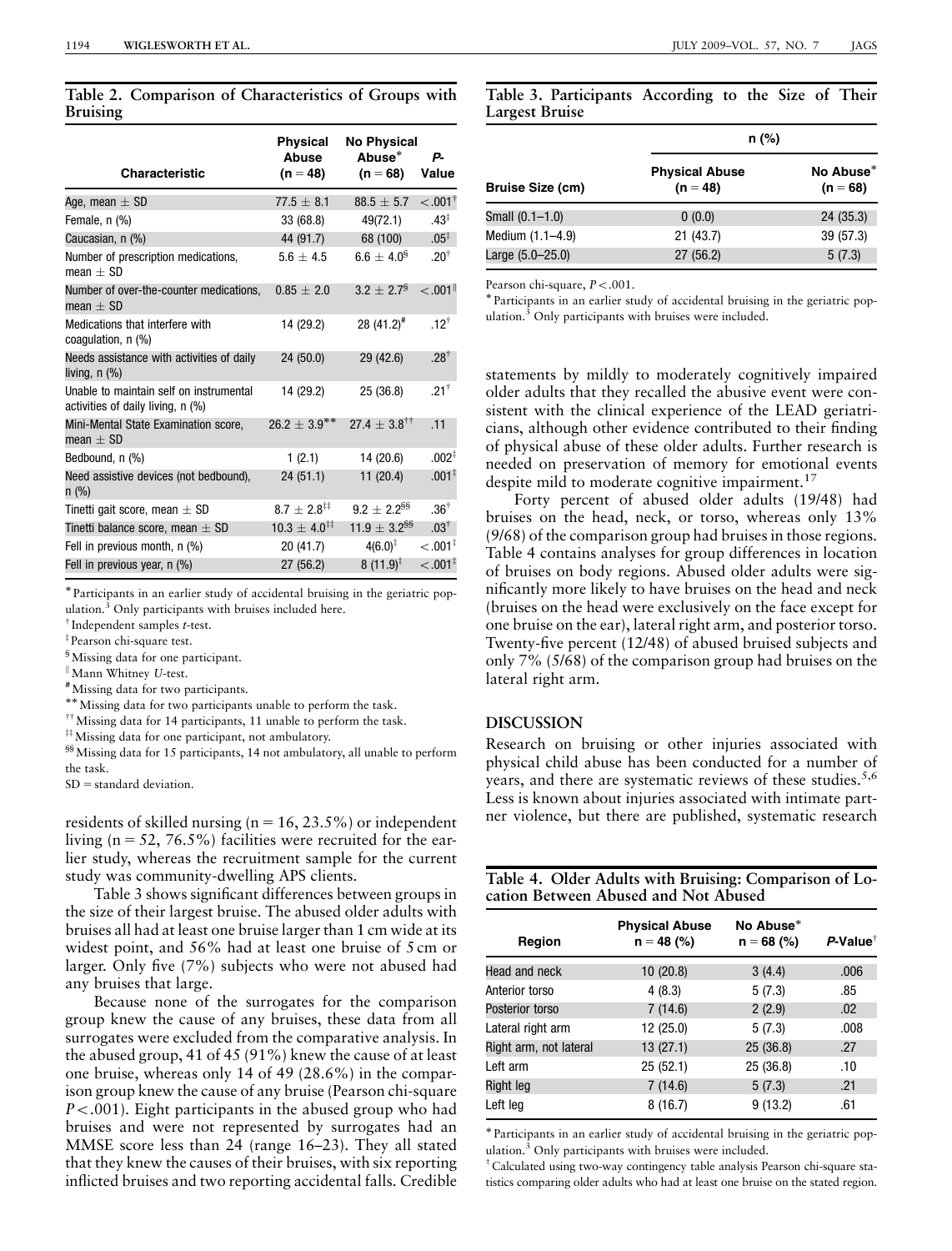projects involving large numbers of abused adults.<sup>7,18</sup> The literature on injuries due to elder abuse is limited to case studies and nonstatistical samples, except for one study of accidental bruising in older adults.<sup>3</sup> The current study is the first to address the characteristics of bruising associated with elder abuse, and it builds on the prior study by incorporating its data set for purposes of comparison.

It was difficult to recruit a sample of older adults who were recent victims of trauma to participate in research. Others who study elder mistreatment victims have also encountered low participation rates,<sup>19,20</sup> yet despite the limited sample size, significant findings are reported.

Bruises 5 cm or greater in width commonly appear on elders who have been physically abused and they seldom appear on those who have not been abused. All abused elders with bruises had at least one bruise larger than 1 cm in width.

Bruises on the head, neck, lateral right arm, or posterior torso should arouse suspicion of physical elder mistreatment. Findings that bruises associated with elder mistreatment are large and occur on the face and posterior trunk are consistent with the literature on bruising associated with child abuse. Bruising specific to the lateral aspect of right arm found on physically abused older adults is not documented in the pediatric abuse literature.

Physicians who see older adults with bruises that are large  $(55 \text{ cm})$  or in suspicious locations should ask about the cause. If the patient does not mention abuse, they should be gently questioned in a reassuring manner about the cause of the bruise. This may allow the patient to feel safe in disclosing a previously unrecognized abusive situation. Many older adults who are in an abusive situation endure it for years before having it discovered or dying. There is now an opportunity, using these data, to recognize abuse at an earlier stage and to assist with appropriate intervention strategies.

## Limitations and Future Research

Research on forensics of elder abuse is dependent on the cooperation of highly vulnerable, recently traumatized older adults. The convenience sample of abused older adults for this study excluded the bulk of abused older adults—those not reported to APS-as well as those who were reported but declined to participate in research. Among those who participated were older adults who denied that abuse occurred or were unable to provide information because of cognitive impairment. In addition, conducting assessments soon after an abuse incident was not always possible, and bruising data were lost when bruises resolved before the participant could be assessed. When participants were seen too soon, bruising caused by the abuse may have not emerged yet. The true proportion of physically abused older adults reported to APS with bruising is almost certainly higher than the 72% reported here, and this is consistent with data from the prior study3 showing that 50% of accidental bruises disappear within 6 days of injury. Furthermore, some participants (surrogates and older adults) provided questionable data about the cause of bruises, perhaps because of fear, but because bruising itself may arouse suspicion of abuse and trigger reports to APS, the percentage of all physically abused people with bruises may be lower than 72%.

The two study samples differed in a number of respects, largely due to the recruitment strategies employed to ensure enrollment and assessment of the needed samples. Despite the fact that vulnerability is associated with abuse, the comparison group was frailer and more disabled in several respects. They were significantly older, had poorer balance, took more OTC medications, and included people who were living in institutional environments (i.e., assisted living, skilled nursing facilities). A subset of those who were not abused was bedbound (15 in the comparison group, and only 1 in the abuse group). Nevertheless, when the ambulatory members of both groups were compared, the abused group had a greater need for assistive devices and experienced more falls. In a cross-sectional study, it is unclear whether these attributes were preexisting in the abused population or a result of a pattern of abuse. Although the proportion of people in the two groups with dementia did not differ, there were more people with severe dementia who were unable to complete the MMSE in the comparison group. Dementia is a risk factor for abuse,<sup>21,22</sup> so the abuse sample should logically include a larger proportion of people with that diagnosis. Any of these factors—age, institutionalization status, medications, dementia, mobility, or balance—could theoretically alter bruising in a research sample, although none of them predict statistically significant bruising characteristics when they are analyzed in the sample of older adults with accidental bruising alone.<sup>3</sup> Data collection strategies also differed in the two studies, especially the opportunity to collect data over the full life-cycle of bruises in the comparison group, whereas the abuse group was seen only once and at variable time periods since the abuse incident. As a result, some variables were collected in different circumstances: for example, participants in the comparison group were asked about the cause of a bruise on the first day it appeared, whereas the abused older adults were asked about the cause regardless of how long ago the bruise had been incurred. Nevertheless, the comparison group had their skin examined many times, whereas the abuse victims had their skin examined only once, and the data from repeated examinations may be more reliable. A true control group study is needed, with better matching of methods and populations, and others are encouraged to improve upon the strategies reported here while being cautioned about the difficulties of locating and recruiting physically abused older adults and identifying an unbiased, comparable sample of older adults. Group matching is complex at best, and because some types of vulnerability in the abuse group could be a cause or an effect, a prospective study is needed but difficult to achieve. Nevertheless, studies that attempt to replicate and extend the findings of this study to other samples of older adults are clearly needed.

# ACKNOWLEDGMENTS

The authors are grateful to APS of Orange County, California, for their invaluable participation in this project. These dedicated professionals are committed to serving and making safe vulnerable, suffering older Americans. Special thanks go to Carol Mitchell, APS Program Manager, and Gerlyn Glidden, APS Supervisor, whose support and enthusiasm for this project ensured its success. We also thank Maureen Barnett, who conducted statistical analyses and contributed to progress reports. Finally thanks to Kerry Burnight, PhD, who directed the groundbreaking study of